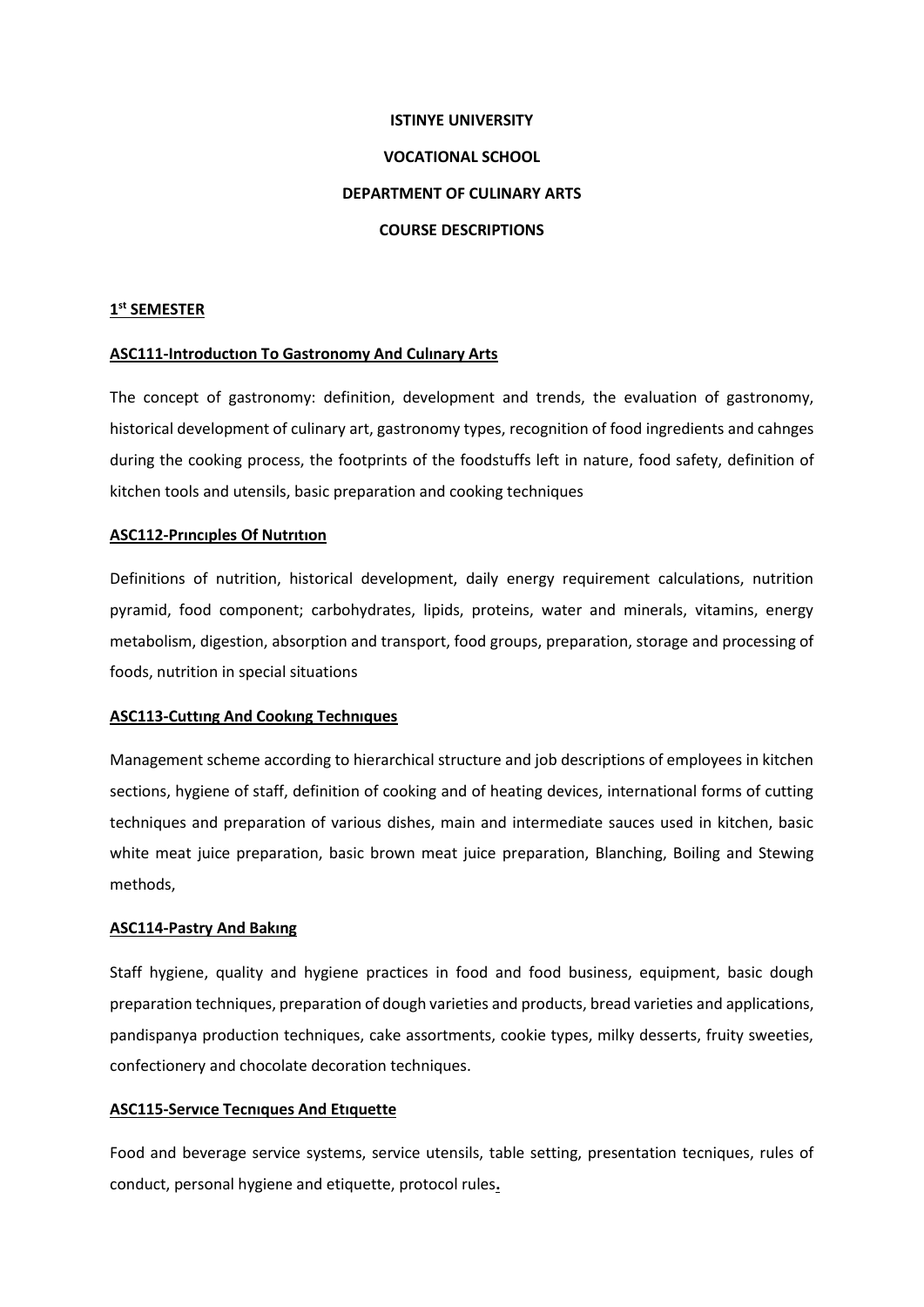#### **ASC116-Gastronomy Tourısm**

Basic concepts about gastronomy and gastronomy tourism, tourism effects, gastronomic tourism, gastronomy with production and consumption dimension, the role of local products in gastronomy, gastronomy as tourism products, tourism and gastronomy, international gastronomy and tourism.

#### **İSG113-Occupatıonal Health And Safety**

Basic concepts of occupational health and safety, risk factors and varieties, surveillance of environment, occupational and occupational diseases causes, preventive measures and occupational safety culture.

#### **TURK111-Turkısh Language-I**

Definition of language, the place and prominence in the life of the nation, language and culture relation, the place of Turkish Language among the world languages, development of Turkish Language, sounds and classification, audio features, phonetic rules, syllable, bookmarking rules and application, punctuation marks and its application, construction supplements and functions, forms of word usage, practices in literary texts

#### **ATA111-Hıstory Of Turkısh Republıc-I**

The reasons leading to the collapse of the Ottoman Empire, the efforts to stop the collapse and the quest for reform, the reasons leading to World War I, the participation in the war and its consequences, the Mondros Armistice, the Societies, the beginning of the National Struggle.

#### **ENG111-Englısh For Specıfıc Purposes-I**

Students will be able to understand English, use it effectively, and compare basic grammar rules of English. Through this course, students can interpret simple dialogue in English and use the new structure and words they have learned in their daily lives.

#### **2 nd SEMESTER**

#### **ASC121-Turkısh Cuısıne**

Turkish cuisine culture and historical development, Turkish soups and pilavs, Turkish hot vegetables and cold vegetable meals, hot and cold meals with dry legumes, beefy, turkish olive oil dolma and sarma, turkish noodles, turkish meats foods, compotes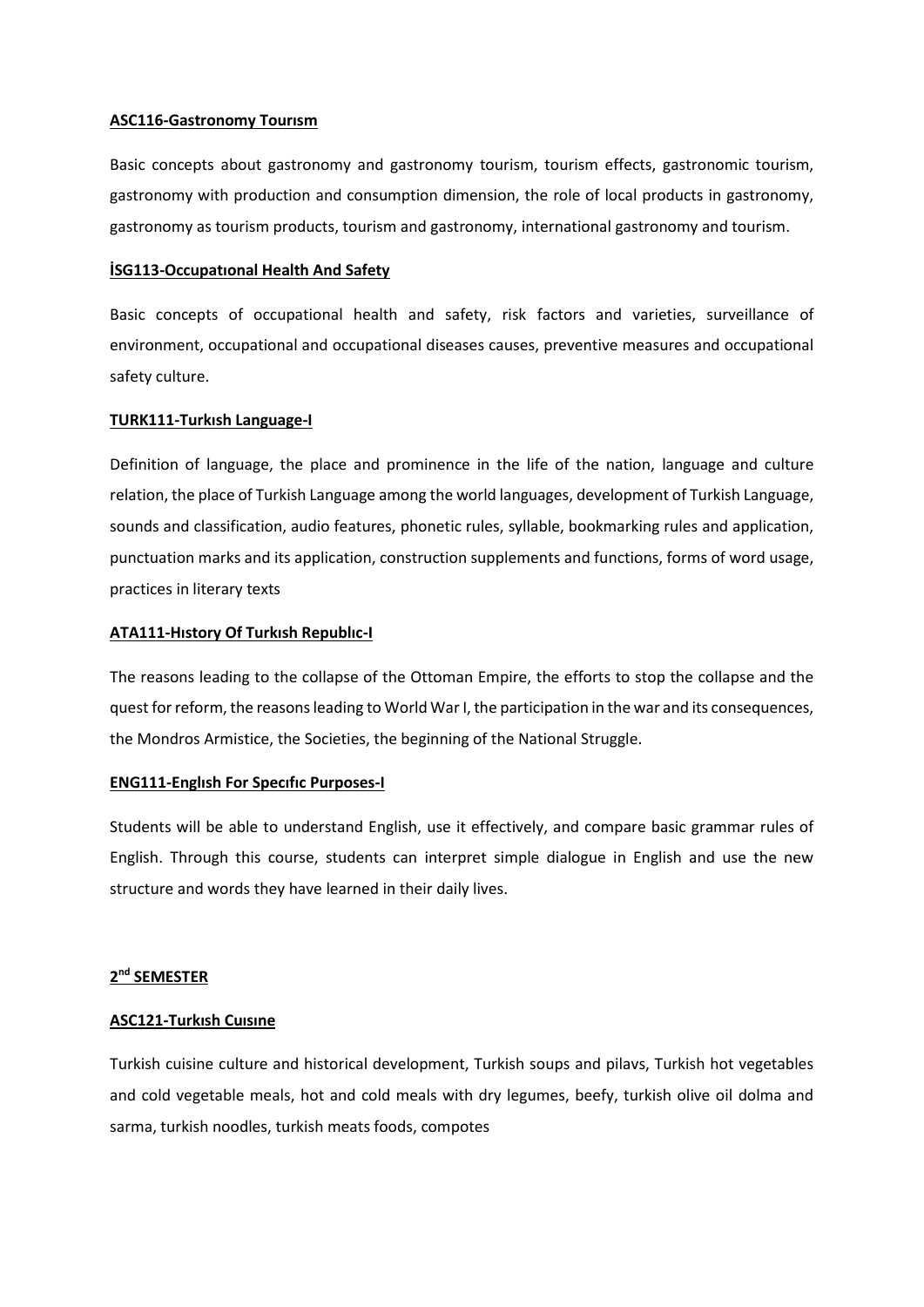## **ASC122-Advanced Pastry**

General rules and properties of paving, nutritive value, sponge cake, pastry cream, cream shot application levels, ganage preparation and chocolate cake application, fruit cake pastry applications, sugar hamuru production, modeling and coating techniques and applications, cup cake applications covered with sugar paste

## **ASC123-Hygıene And Sanıtatıon**

Cleaning and disinfection in food premises, principles of hygene and sanitation, food pathogenes, foodborn diseases, food hygene, rules of cleaning and disinfection, food safety systems.

## **ASC124-Food Scıence And Technology**

Technological production of food and application on gastronomy.

# **ATA121-Hıstory Of Turkısh Republıc-II**

Information on the Concept of Revolution, Preparation, Action, Reformation Stages of the Turkish Revolution as well as Basic Principles and Characteristics of the Turkish Revolution, Domestic and foreign policy of Turkey after the period of Ataturk.

## **TURK121-Turkısh Language-II**

Definition of language, the place and prominence in the life of the nation, language and culture relation, the place of Turkish Language among the world languages, development of Turkish Language, sounds and classification, audio features, phonetic rules, syllable, bookmarking rules and application, punctuation marks and its application, construction supplements and functions, forms of word usage, practices in literary texts

## **ENG121-Englısh For Specıfıc Purposes-II**

Students will be able to understand English, use it effectively, and compare basic grammar rules of English. Through this course, students can interpret simple dialogue in English and use the new structure and words they have learned in their daily lives.

## **ASC125-Beverages And Mıxology**

Beverages, history of beverages, production methods of beverages, roles of beverages on food systems

## **ASC126-Food Legıslatıon And Occupatıonal Ethıc**

Definition and historical development of quality, quality system documents (TS ISO EN 9001-2000, TS ISO 22000, TS ISO EN 14001, TS 18001), certification, quality-efficiency relationship, Law 5179 on the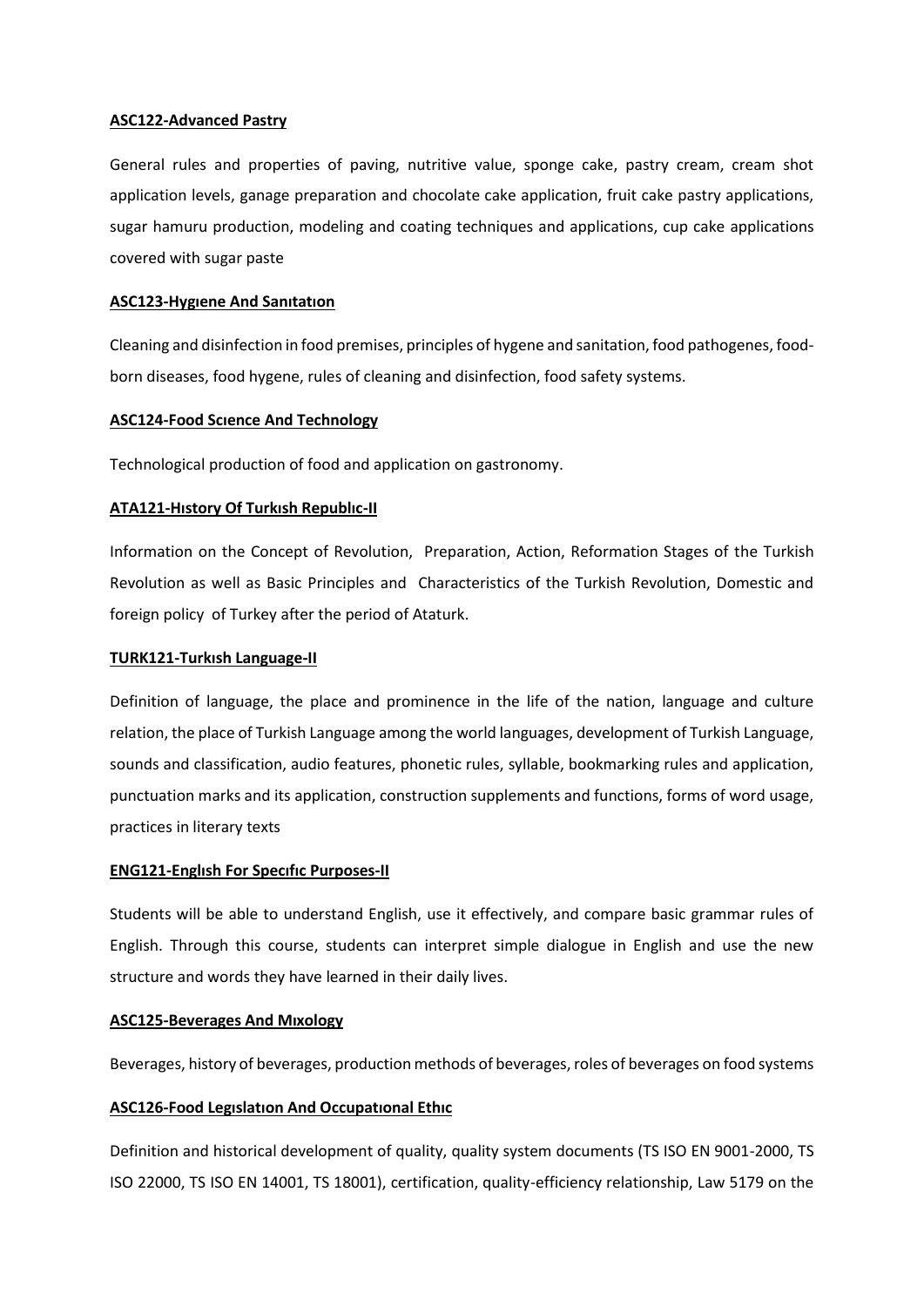Production Consumption and Inspection of Foods and related regulations, Examining the results of the Turkish Food Codex and its annexes (product notifications), expertise and other professional laws, ethical theories, examination of professional ethics, professional corruption and unethical behavior in professional life

# **3 rd SEMESTER**

## **ASC211-Regıonal Cuısıne**

Central Anatolia Cuisine and Meals, Eastern Anatolia Cuisine and Meals, Southeast Anatolia Cuisine and Meals, Mediterranean Cuisine and Meals, Aegean Cuisine and Meals, Black Sea Cuisine and Meals, Thrace Cuisine and Meals

# **ASC212-Internatıonal Cuısıne-I**

General Features of the International Cuisine, French Cuisine, Properties, Food and Beverage Culture and Practices, Italian Cuisine, Properties, Food and Beverage Culture and Practices Spanish Cuisine, Properties, Food and Beverage Culture and Practices, Russian Cuisine, Properties, Food and Beverage Culture and Practices, English Cuisine Properties, Food and Beverage Culture and Practices

# **ASC213-Food Hıstory And Geography**

Introduction to Food History and Geography, Early Age Period, Exploitation of Agriculture, History of Asian Cuisine and Geography, Central Asian Cuisine History and Geography, Renaissance Period, European Cuisine History and Geography, South American Cuisine Geography, Industrial Revolution, Technological Developments

## **ASC214-Menu Plannıng And Menu Engıneerıng**

Menu, historical development and importance, concept of menu engineering and historical development, menu types, menu planning in mass feeding systems, factors affecting menu planning, menu suggestions for different purposes, menu creation

# **ASC215-Food Stylıng And Photography**

Food styling and photography, the development, importance and styles of food photography, basic photo info, separating food photography from other types of photography, general structure of camera, considerations when taking food photographs, materials used in photograph, illumination in food photography, lenses more attractive display of products, preparations before shooting, after shooting processes, studio work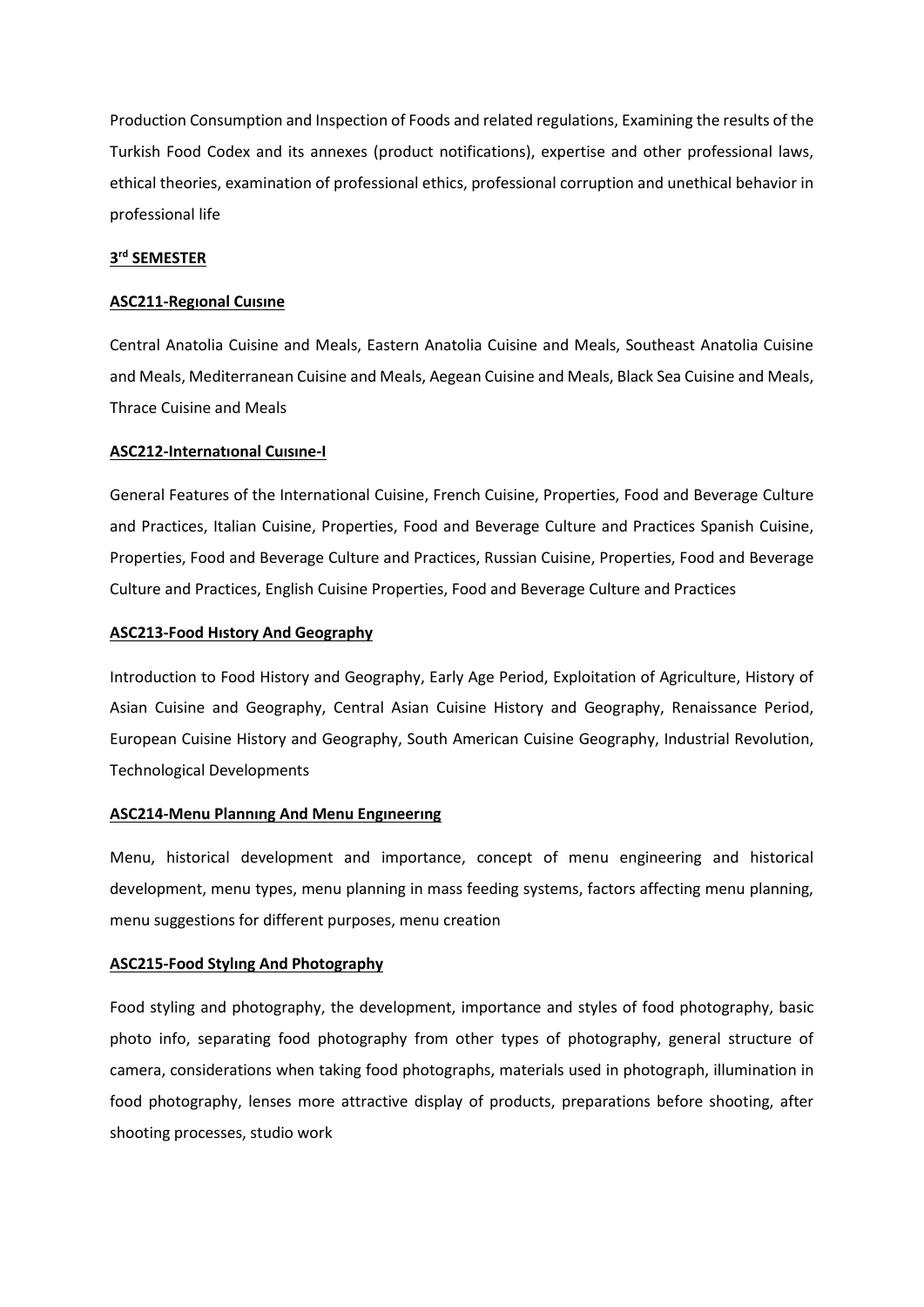## **ISU211-Manıfest Of Istınye-I**

## **ENG211-Englısh For Specıfıc Purposes-III**

Translation Rules from Turkish to English, Technical Vocabulary, Translation Examples, Professional Practices.

# **ASC216-Tourısm Industry**

Concept and scope of tourism industry, historical development, importance of tourism industry in economy, tourism market, characteristics of tourism supply, factors affecting tourism. Tourism demand, characteristics, demand creating factors, supply and demand elasticity in tourism. The concept of tourism as a product, elements of the tourism ındustry, protection of touristic assets and sustainability.

Gastronomy as a tourism product. Development of the concept of gastronomy tourism, gastronomy as a destination marketing tool. Effects of globalization on gastronomy tourism and world cuisines. Tourism marketing, marketing mix, distribution channels and intermediary organizations. Touristic concentration, types of concentration, causes and consequences of concentration. International competition in tourism, competitive potential.

Tourism policy and planning, definition of tourism policy, characteristics and objectives. The role of the Government in tourism policy. Tourism policies in our country. The scope and characteristics of tourism planning, types of tourism planning and problems caused by being unplanned. Tourism planning, by the scale of country, region and destination.

# **4 th SEMESTER**

# **ASC221-Garde Manger**

Garde manger definition, sauces and their using, salads place on the menu and its ımportance, points to consider in preparing salad, salad varieties, definition of hors d'oeuvre and place in the menu, preparing the hors d'oeuvre, varieties of appetizers, cold soup, olive oil foods,

## **ASC222-Internatıonal Cuısıne-II**

Indian Kitchen Properties, Food and Beverage Culture and Practices, Middle Eastern Cuisine Properties, Food and Beverage Culture and Practices, Far East Cuisine Properties, Food and Beverage Culture and Practices, Central and North Africa Cuisine Properties, Food and Beverage Culture and Practices, Overseas Country Cuisine Properties, Food and Beverage Culture and Practices